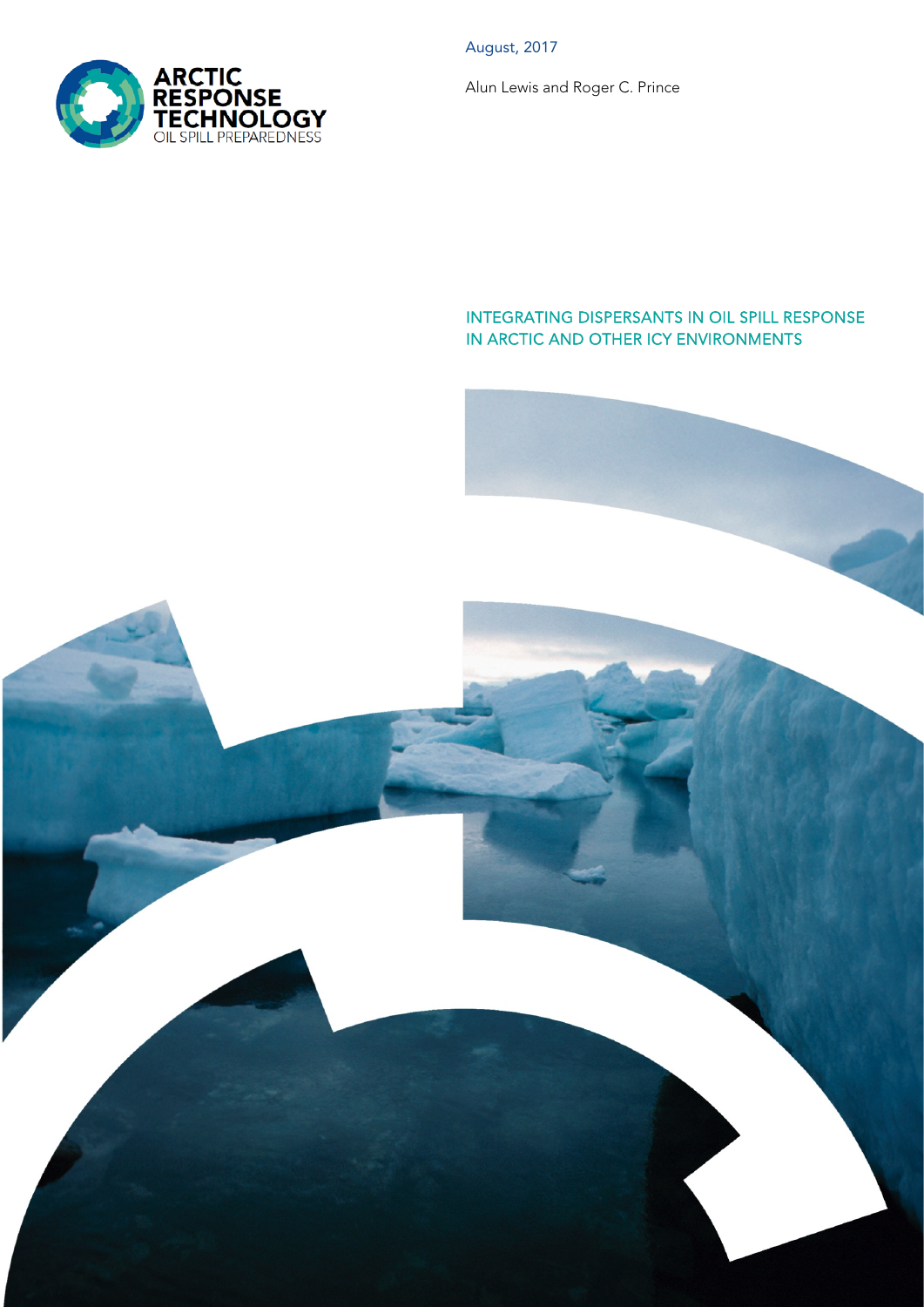Field trials and spill response in the Arctic and other icy environments

Large mesocosm experiments in icy environments

Field trials and spill response in the Arctic and other icy environments

These tables are not comprehensive since many of the studies led to a significant number of publications. But they do provide an entry into the research.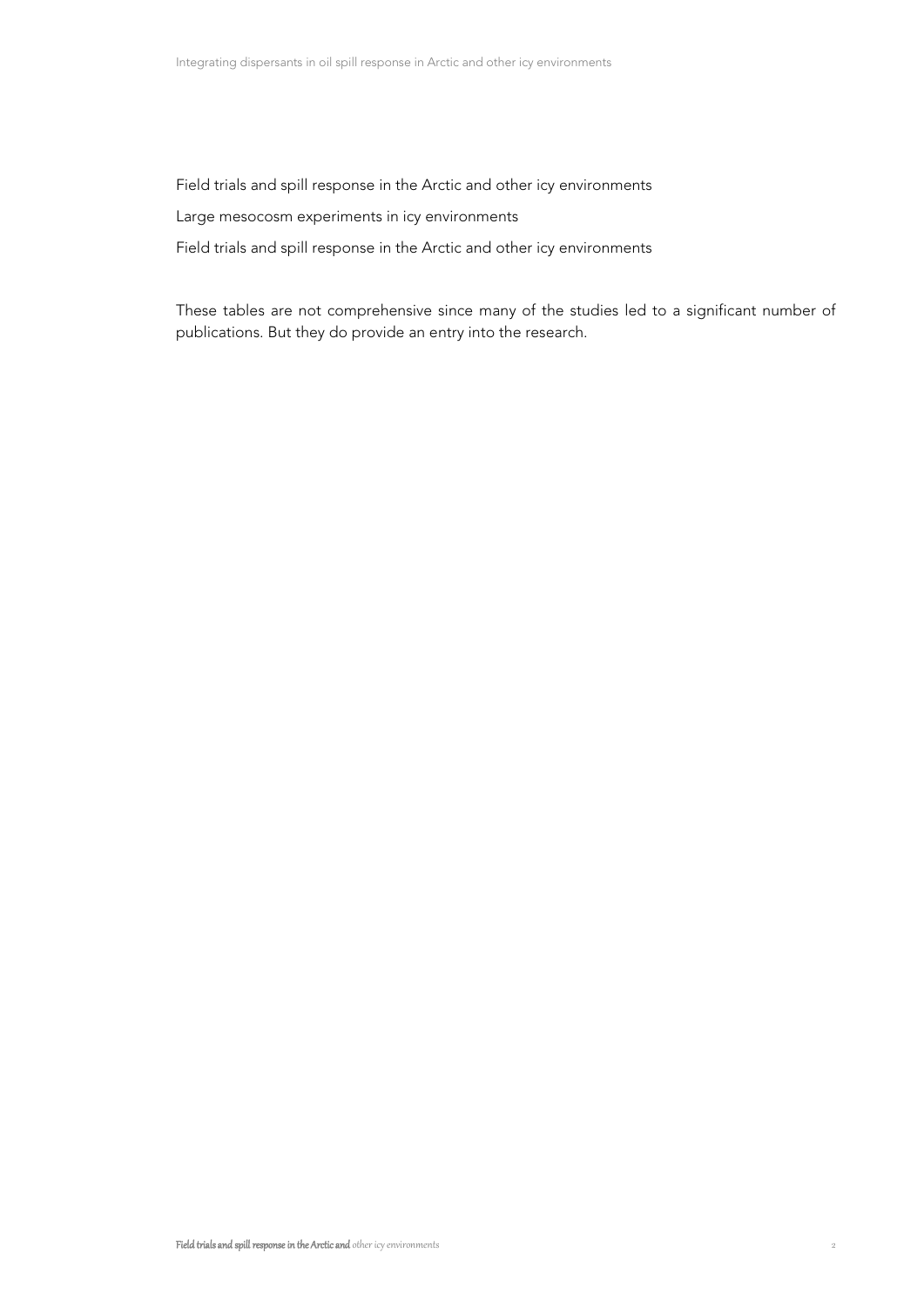## TABLE OF CONTENTS

| 1 FIELD TRIALS AND SPILL RESPONSE IN THE ARCTIC AND OTHER ICY ENVIRONMENTS 4 |  |
|------------------------------------------------------------------------------|--|
|                                                                              |  |
|                                                                              |  |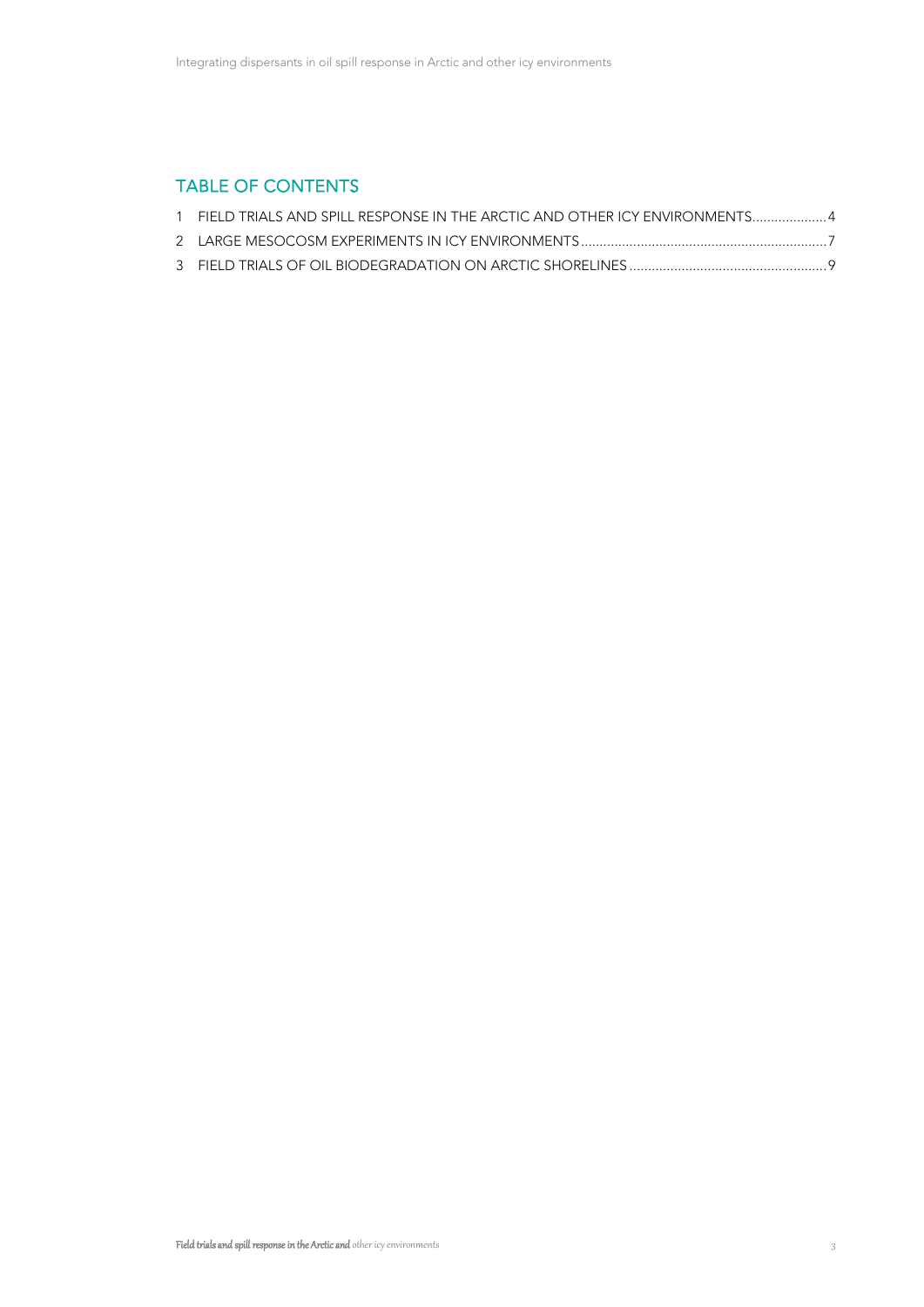## 1 FIELD TRIALS AND SPILL RESPONSE IN THE ARCTIC AND OTHER ICY ENVIRONMENTS

| Release of oil at sea |                                                           |                                                                                         |                |
|-----------------------|-----------------------------------------------------------|-----------------------------------------------------------------------------------------|----------------|
| Yea                   | Location                                                  | Release                                                                                 | Referenc       |
| r                     |                                                           |                                                                                         | е              |
| 1970                  | Chukchi Sea                                               | Multiple 55-100 gallon spills on ice                                                    | 1              |
| 1975                  | Cape Parry, Inuvik                                        | 9 discharges of 45 m <sup>3</sup> crude oil under ice                                   | $\overline{2}$ |
| 1978                  | Tromsøflaket,<br>Norwegian Sea                            | 25 tons of crude oil at sea                                                             | 3              |
| 1979                  | $\overline{\mathsf{C}}$ abot<br>Strait,<br>Nova<br>Scotia | Wreck of Kurdistan; 29,662 tons Bunker C                                                | $\overline{4}$ |
| 1979                  | <b>Beaufort Sea</b>                                       | 19 m <sup>3</sup> crude oil under ice                                                   | 5              |
| 1979                  | Prudhoe Bay, AK                                           | 1-20 gallons crude oil and diesel under ice                                             | 6              |
| 1979                  | Eastern Baltic Sea                                        | Grounding of Antonia Gramsci; 5500 tons crude<br>oil                                    | $\overline{7}$ |
| 1980                  | Cape Hutt, Baffin Island                                  | 15 m <sup>3</sup> crude oil and 15 m <sup>3</sup> dispersed crude oil<br>close to shore | 8,9            |
| 1985                  | Helsinki<br>Harbor,<br>Finland                            | 180 L of oil in broken ice                                                              | 10             |
| 1986                  | Beaufort Sea, AK                                          | Dispersion of 2.5m <sup>3</sup> weathered oil slicks                                    | 11             |
| 1986                  | Chedabucto Bay, Nova<br>Scotia                            | Three 1m <sup>3</sup> spills of crude oil in pack ice                                   | 12             |
| 1987                  | Gulf of Finland                                           | Collision of Antonio Gramsci; 500 tons crude oil                                        | 10             |
| 1989                  | Arthur<br>Harbor,<br>Antarctica                           | Wreck of Bahia Paraiso, 68 tons of Arctic diesel<br>fuel                                | 13,14          |
| 1993                  | Adélie Land, Antarctica                                   | Diesel spill in ice                                                                     | 15             |
| 1993                  | <b>Barents</b> Sea                                        | 26 tons of crude oil in marginal ice zone                                               | 16             |
| 1996                  | Gulf of Finland                                           | 200 I crude oil under ice                                                               | 17             |
| 2004                  | Svea, Svalbard                                            | Range of crude oils on ice                                                              | 16             |
| 2006                  | Gulf of Finland                                           | Wreck of Runner 4; 102 tonnes of heavy fuel                                             | 18,10          |
|                       |                                                           | oil, 35 tonnes of light fuel oil, and 600 litres of<br>lubricant oil on the ship.       |                |
| 2006                  | Svea, Svalbard                                            | 3400 liters Statfjord crude oil released under ice                                      | 19             |
| 2008                  | <b>Barents</b> Sea                                        | 0.7 tons of crude oil at sea                                                            | 3              |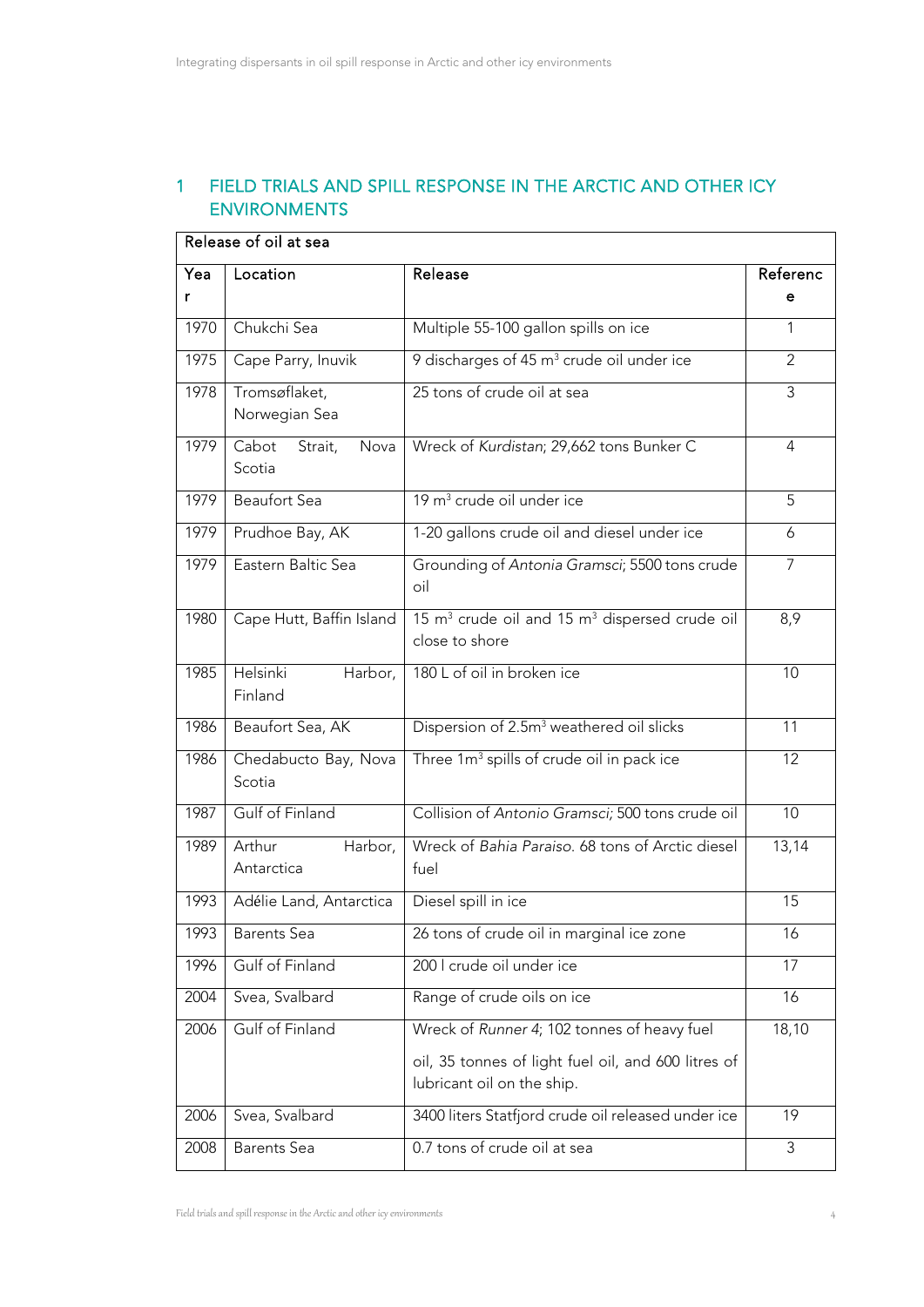| 2009   Barents Sea | 20 tons crude, 5 tons IF30 emulsion at sea | 20,21 |
|--------------------|--------------------------------------------|-------|
|                    |                                            |       |

- Glaeser, J. L.; Vance, G. P. A study of the behavior of oil spills in the Arctic. 1971 Coast Guard Washington DC Appl. Technol. Div. available at <http://oai.dtic.mil/oai/oai?verb=getRecord&metadataPrefix=html&identifier=AD0717142>
- Hume, H. R.; Buist I.; Betts D.; Goodman R. Arctic marine oil spill research. *Cold Reg. Sci. Technol.* 1983, *7*: 313-341.
- Faksness LG.; Brandvik PJ.; Daling PS.; Singsaas I.; Sørstrøm SE. The value of offshore field experiments in oil spill technology development for Norwegian waters. *Mar. Pollut. Bull.* 2016, *111*: 402-410.
- Trites R. W.; Lawrence D. J.; Vandermeulen J. H. Modelling oil movements from the *Kurdistan* spill in Cabot Strait, Nova Scotia. *Atmosphere-Ocean*. 1986, *24*: 253-264.
- Dickins D. F.; Buist I. A.; Pistruzak W. M. Dome's petroleum study of oil and gas under sea ice. In *International Oil Spill Conference* 1981, American Petroleum Institute. pp. 183-189.
- Nelson W. G.; Allen, A. A. Oil migration and modification processes in solid sea ice. In *International Oil Spill Conference* 1981, American Petroleum Institute. pp. 191-198.
- Bonsdorff E. The *Antonio Gramsci* oil spill impact on the littoral and benthic ecosystems. *Mar. Pollut. Bull.* 1981, 12: 301-305.
- Sergy G. A.; Blackall P. J. Design and conclusions of the Baffin Island oil spill project. *Arctic*. 1987, *40* suppl. *1*: 1-9.
- Owens E. H.; Harper J. R.; Robson W.; Boehm P. D. Fate and persistence of crude oil stranded on a sheltered beach. *Arctic*. 1987, *40* suppl. *1*: 109-23.
- Wilkman G.; Ritari E.; Uuskallio A.; Niini M. Technological Development in Oil Recovery in Ice Conditions. In Offshore Technology Conference. 2014 Paper OTC 24592
- Swiss, J. J.; Vanderkooy, N.; Gill, S. D; Goodman R. H. Beaufort Sea dispersant trial. In *International Oil Spill Conference* 1987, American Petroleum Institute. pp. 634A.
- Buist I. A.; Dickins D. F. Experimental spills of crude oil in pack ice. In *International Oil Spill Conference* 1987, American Petroleum Institute. pp. 373-381.
- Kennicutt M. C.; Sweet S. T.; Fraser W. R.; Culver M.; Stockton W. L. Grounding of the *Bahia Paraiso* at Arthur Harbor, Antarctica. 1. Distribution and fate of oil spill related hydrocarbons. *Environ. Sci. Technol.* 1991. *25*: 509-518.
- Karl D. M. The grounding of the *Bahia Paraiso*: microbial ecology of the 1989 Antarctic oil spill. *Microbial Ecol.* 1992, *24*: 77-89.
- Delille D.; Basseres A.; Dessommes A. Seasonal variation of bacteria in sea ice contaminated by diesel fuel and dispersed crude oil. *Microbial Ecol.* 1997, *33*: 97-105.
- Faksness L. G.; Brandvik P. J. Distribution of water soluble components from oil encapsulated in Arctic sea ice: Summary of three field seasons. *Cold Reg. Sci. Technol*. 2008, 54:106-114.
- Alhimenko A.; Bolshev A.; Yakovlev A.; Klevanny K.; Liukkonen S. Modelling oil pollution under ice cover. In The Seventh International Offshore and Polar Engineering Conference 1997, 2: 594-601.
- Wang K.; Leppäranta M.; Gästgifvars M.; Vainio J.; Wang C. The drift and spreading of the *Runner 4* oil spill and the ice conditions in the Gulf of Finland, winter 2006. *Estonian J. Earth Sci.* 2008. 57: 181- 191.
- Dickins D.; Brandvik P. J.; Bradford J.; Faksness L. G.; Liberty L.; Daniloff R. Svalbard 2006 experimental oil spill under ice: remote sensing, oil weathering under Arctic conditions and assessment of oil removal by in-situ burning. In *International Oil Spill Conference* 2008, American Petroleum Institute. pp. 681-688.
- Faksness L. G.; Brandvik P. J.; Daae R. L.; Leirvik F.; Børseth J. F. Large-scale oil-in-ice experiment in the Barents Sea: Monitoring of oil in water and MetOcean interactions. *Mar. Pollut. Bull.* 2011, *62*: 976- 984.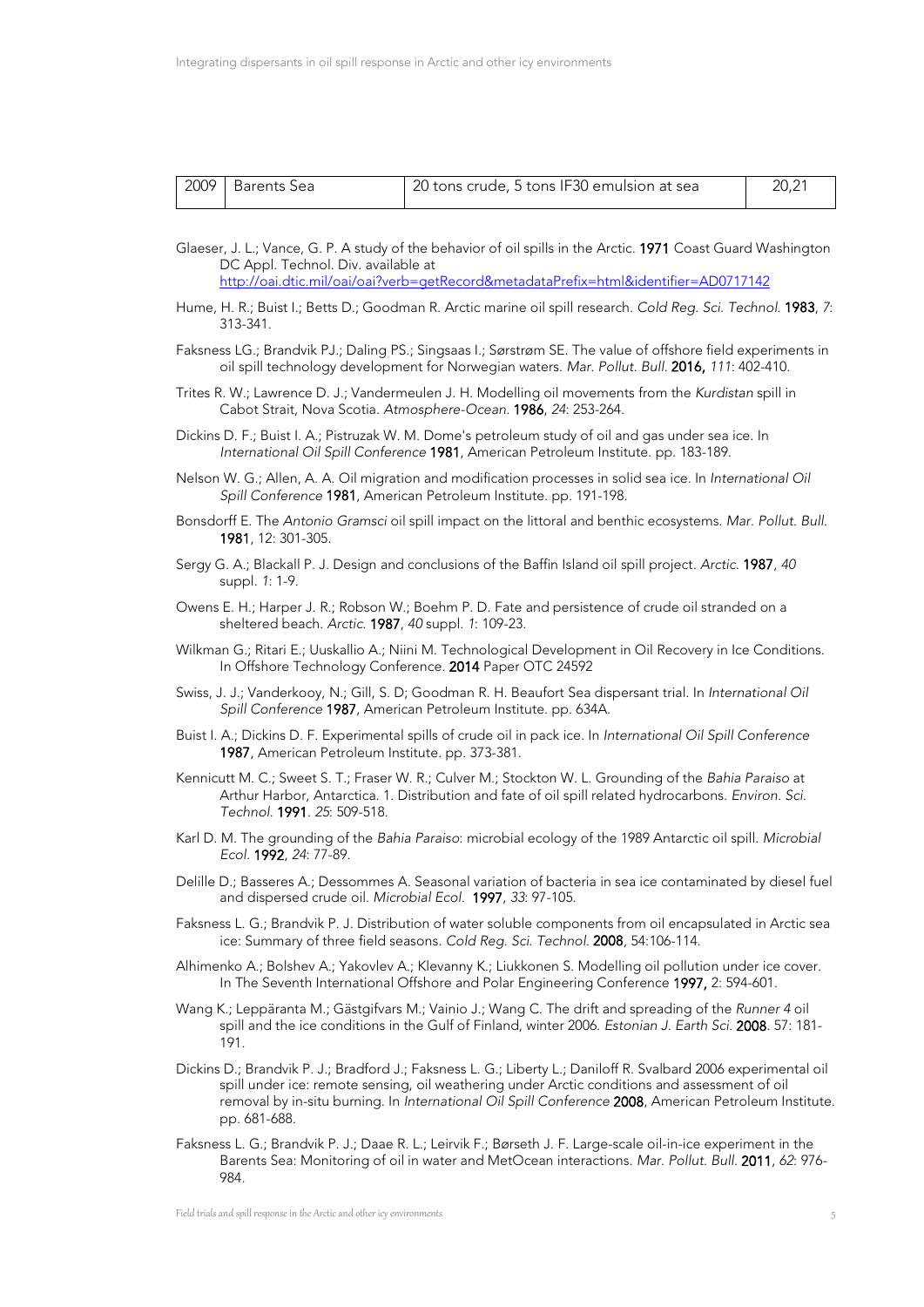Fritt-Rasmussen J.; Brandvik P. J. Measuring ignitability for in situ burning of oil spills weathered under Arctic conditions: From laboratory studies to large-scale field experiments. *Mar. Pollut. Bull*. 2011, 62: 1780-1785.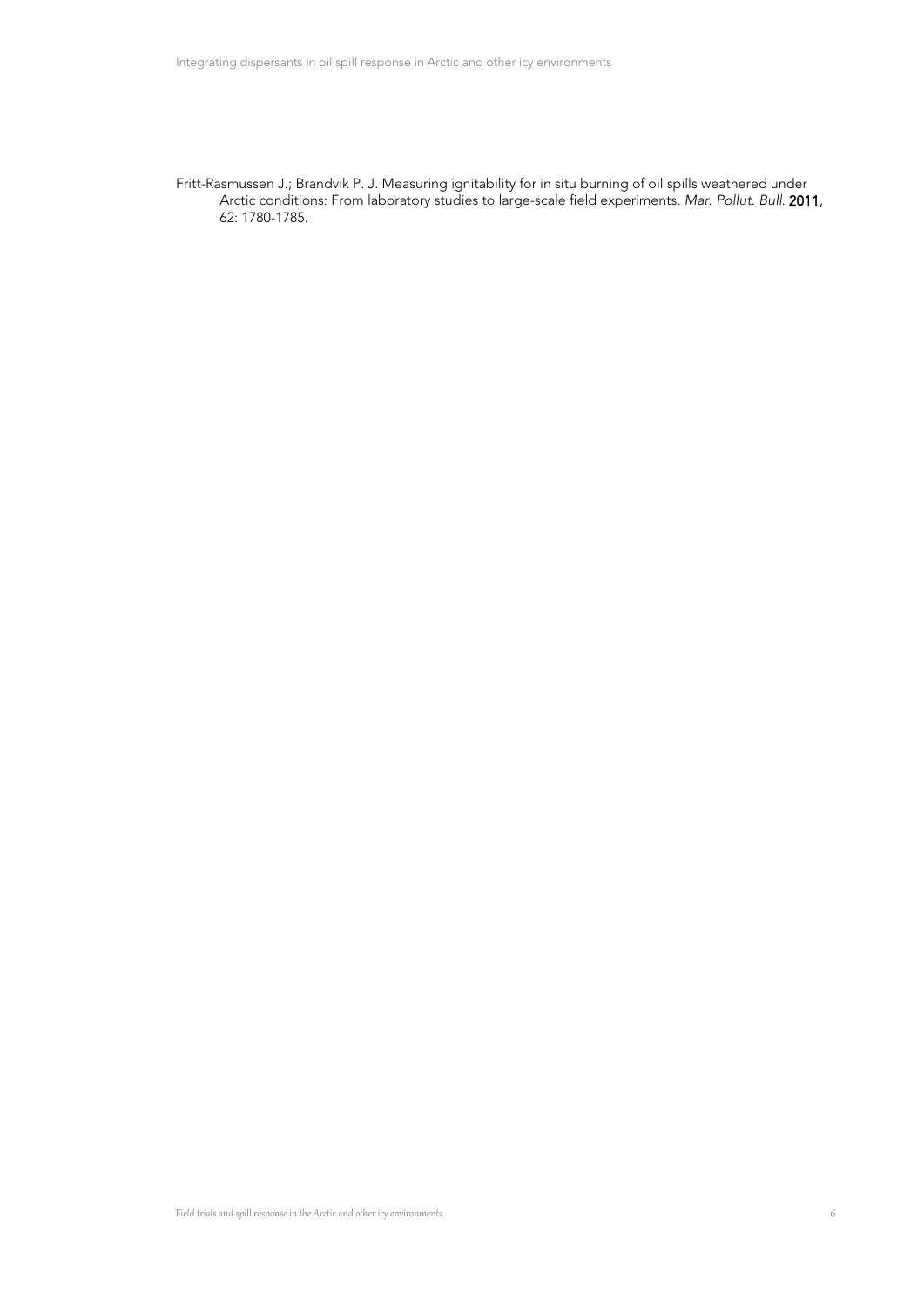# 2 LARGE MESOCOSM EXPERIMENTS IN ICY ENVIRONMENTS

| Mesoscale experiments |                                                                                           |                                                                                                                                                                                                      |               |
|-----------------------|-------------------------------------------------------------------------------------------|------------------------------------------------------------------------------------------------------------------------------------------------------------------------------------------------------|---------------|
| Year                  | <b>Scale</b>                                                                              | Goal                                                                                                                                                                                                 | Referenc<br>е |
| 1979                  | Prudhoe Bay & 0.2m <sup>3</sup> tanks,<br>Anchorage, AK                                   | Oil migration in ice                                                                                                                                                                                 | $\mathbf{1}$  |
| 1982                  | 3m <sup>3</sup> tanks and 0.3m <sup>2</sup> enclosures<br>on Morbihan Bay, Iles Kerguelen | Microbial response                                                                                                                                                                                   | 2,3           |
| 1989                  | 3.5m <sup>3</sup> tanks at -1.6C, Rimouski,<br>St. Lawrence seaway                        | Microbial response                                                                                                                                                                                   | 4,5           |
| 1996                  | 40 l oil in booms,<br>Calgary                                                             | Dispersants in broken ice                                                                                                                                                                            | 6             |
| 2000                  | 180m <sup>2</sup> basin, Trondheim                                                        | Oil spreading in broken ice                                                                                                                                                                          | 7             |
| 2001                  | 210 m <sup>3</sup> mesocosm, Tokyo                                                        | Spreading of oil under rough and<br>smooth ice                                                                                                                                                       | 8             |
| 2002                  | 12 large tests of dispersant in<br>cold seawater (-0.5 to 2.5°C),<br>Ohmsett, NJ          | Oil dispersion                                                                                                                                                                                       | 9             |
| 2004                  | 1, 11 and 10,000 m <sup>3</sup> mesocosms,<br>Ottawa and Ohmsett, NJ                      | Spreading on Ice and in Snow,<br>Evaporation in Ice and Snow,<br>Slick Thickness on Cold Water,<br><b>Migration Rates through Brine</b><br>Channels,<br>Formation<br>of<br>Water-in-Oil<br>Emulsions | 10            |
| 2005                  | Circulating plume cut into ice,<br>Svalbard                                               | Evaporation, emulsification,<br>spreading etc. with different ice<br>conditions (slush ice, 30% and 90%<br>ice coverage)                                                                             | 11            |
| 2005                  | 502m <sup>2</sup> mesocosm, Helsinki                                                      | Icebreaker-enhanced<br>chemical<br>dispersion                                                                                                                                                        | 12,13         |
| 2006 &<br>2007        | 10,000 m <sup>3</sup> mesocosm, Ohmsett,<br><b>NJ</b>                                     | Dispersant testing in cold water (1°C)                                                                                                                                                               | 14            |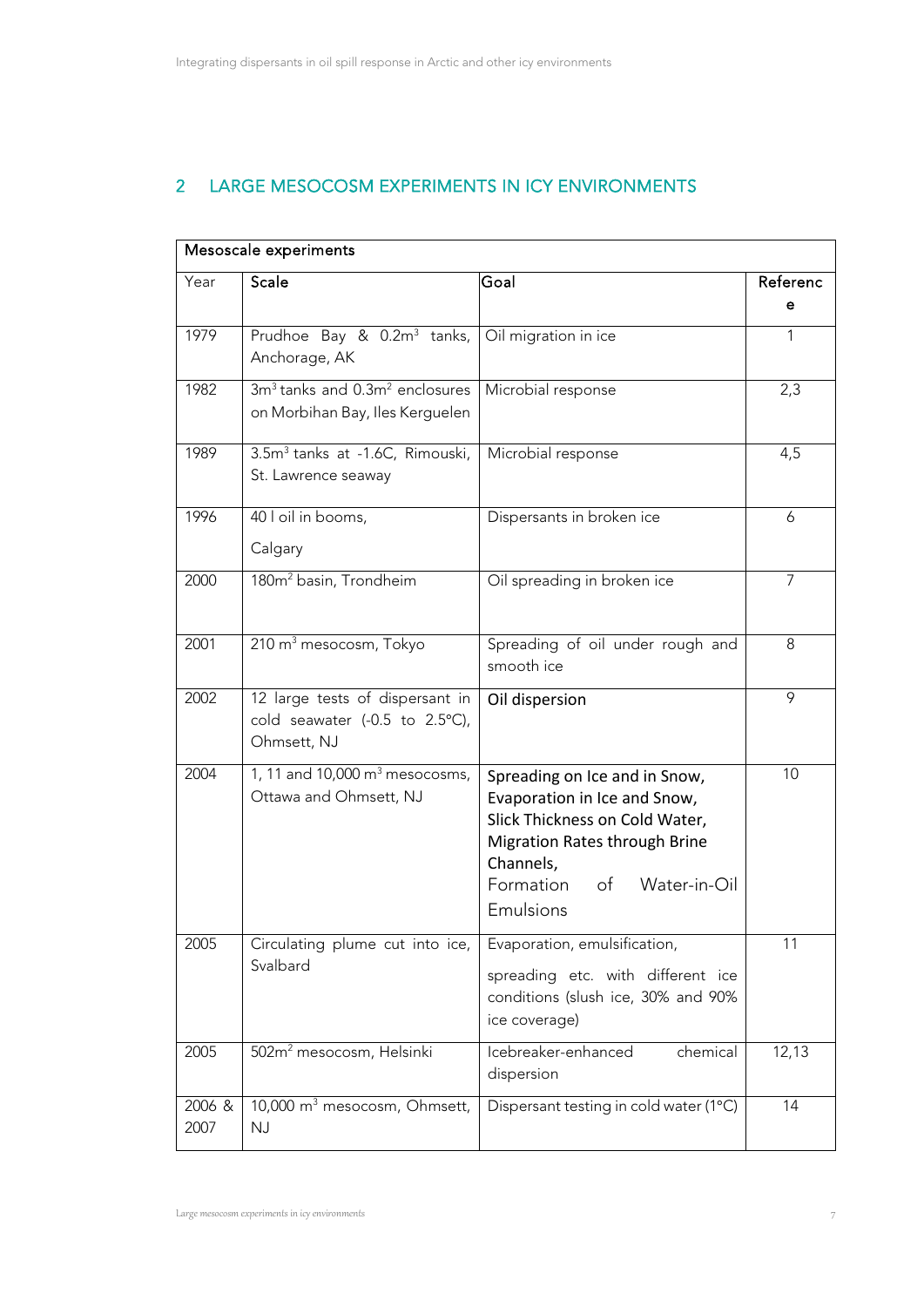- Nelson, W. G. Oil migration and modification processes in solid sea ice. In *International Oil Spill Conference* 1981, American Petroleum Institute. pp. 191-198.
- Delille, D.; Vaillant, N. The influence of crude oil on the growth of subantarctic marine bacteria. *Antarctic Sci*. 1990, *2*: 123-127.
- Delille, D.; Basseres, A.; Dessommes, A.; Rosiers, C. Influence of daylight on potential biodegradation of diesel and crude oil in Antarctic seawater. *Mar. Environ. Res.* 1998, *45*: 249-258.
- Delille, D.; Siron, R. Effect of dispersed oil on heterotrophic bacterial communities in cold marine waters. *Microb. Ecol.* 1993, *25*:263-73.
- Siron, R.; Pelletier, E.; Delille, D.; Roy, S. Fate and effects of dispersed crude oil under icy conditions simulated in mesocosms. *Mar. Environ. Res* 1993, 35: 273-302.
- Brown, H. M.; Goodman, R. The Use of Dispersants in Broken Ice. In *Proc. 19th Arctic and Marine Oilspill Program (AMOP) Technical Seminar*, Environment Canada, Ottawa, ON, **1996**, pp. 453-460.
- Gjøsteen J. K.; Løset S. Laboratory experiments on oil spreading in broken ice. *Cold Reg. Sci. Technol.* 2004, *38*: 103-116.
- Izumiyama K.; Konno A.; Sakai S. Experimental Study on Spreading of Oil under Ice Covers. In *12th International Offshore and Polar Engineer. Conf.* 2002, 1: 821-826.
- Belore, R. Large wave tank dispersant effectiveness testing in cold water. In *International Oil Spill Conference* 2003, American Petroleum Institute. pp. 381-385.
- Buist, I.; Belore, R.; Dickins, D.; Guarino, A.; Hackenberg, D.; Wang, Z. Empirical weathering properties of oil in ice and snow. In *Proc. 32nd Arctic and Marine Oilspill Program (AMOP) Technical Seminar*, Environment Canada, Ottawa, ON, **2009**, pp. 67-107.
- Brandvik, P. J.; Faksness, L. G. Weathering processes in Arctic oil spills: Meso-scale experiments with different ice conditions. *Cold Reg. Sci. Technol.* 2009, *55*: 160-166.
- Spring, W. T.; Nedwed, T.; Belore, R. Icebreaker enhanced chemical dispersion of oil spills. In *Proc. 29th Arctic and Marine Oilspill Program (AMOP) Technical Seminar*, Environment Canada, Ottawa, ON, **2006**, pp. 711-727.
- Nedwed, T. J.; Spring, W. T; Belore, R, Blanchet D. Basin-scale testing of ASD icebreaker enhanced chemical dispersion of oil spills. In *Proc. 30th Arctic and Marine Oilspill Program (AMOP) Technical Seminar*, Environment Canada, Ottawa, ON, **2007**, pp. 151-161.
- Belore, R. C.; Trudel, K.; Mullin, J. V.; Guarino, A. Large-scale cold water dispersant effectiveness experiments with Alaskan crude oils and Corexit 9500 and 9527 dispersants. *Mar. Poll. Bull.* 2009, *58*: 118-128.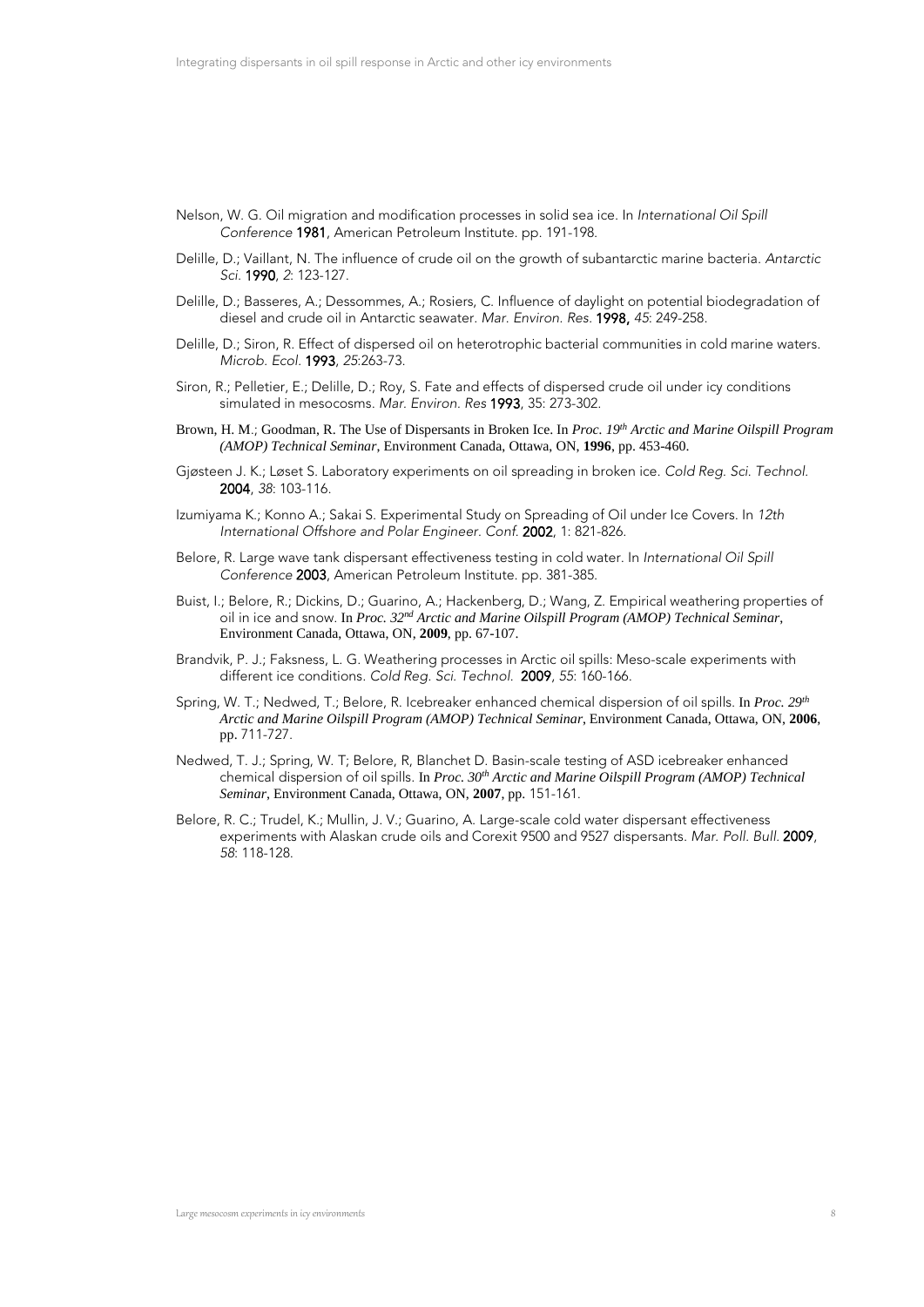### 3 FIELD TRIALS OF OIL BIODEGRADATION ON ARCTIC SHORELINES

| Year | Location                       | <b>Experiment</b>                                      | Reference      |
|------|--------------------------------|--------------------------------------------------------|----------------|
| 1978 | Ny Ålesund,                    | Experimental plots with Forcados crude oil             |                |
|      | Svalbard                       |                                                        |                |
| 1981 | <b>Baffin</b><br>Hutt,<br>Cape | Experimental plots with Lago Media crude oil           | $\overline{2}$ |
|      | Island                         |                                                        |                |
| 1987 | Ny Ålesund, Svalbard           | Experimental plots and response to a 80,000 L spill of | 3              |
|      |                                | marine gas oil                                         |                |
| 1990 | Station,<br>Davis              | Experimental plots with diesel and lubricating oil     | $\overline{4}$ |
|      | Antarctica                     |                                                        |                |
| 1997 | Svea, Svalbard                 | Experimental plots with IF380 fuel oil                 | 5              |

- Sendstad, E. Accelerated biodegradation of crude oil on Arctic shorelines. In *Proc. 3rd Arctic and Marine Oilspill Program (AMOP) Technical Seminar*, Environment Canada, Ottawa, ON, 1980, pp. 402-416.
- Prince R. C.; Owens E. H.; Sergy G. A. Weathering of an Arctic oil spill over 20 years: the BIOS experiment revisited. *Mar. Poll. Bull.* 2002, 44: 1236-1242.
- Sveum P.; Ladousse A. Biodegradation of oil in the Arctic: enhancement by oil-soluble fertilizer application. In *International Oil Spill Conference* 1989, American Petroleum Institute. pp. 439-446.
- Cavanagh J. E.; Nichols P. D.; Franzmann P. D.; McMeekin T. A. Hydrocarbon degradation by Antarctic coastal bacteria. *Antarctic Sci.* 1998, *10*: 386-397.
- Prince R. C.; Bare R. E.; Garrett R. M.; Grossman M. J.; Haith C. E.; Keim L. G.; Lee K.; Holtom G. J.; Lambert P.; Sergy G. A.; Owens E. H. Bioremediation of stranded oil on an Arctic shoreline. *Spill Sci. Technol. Bull.* 2003, *8*, 303-312.